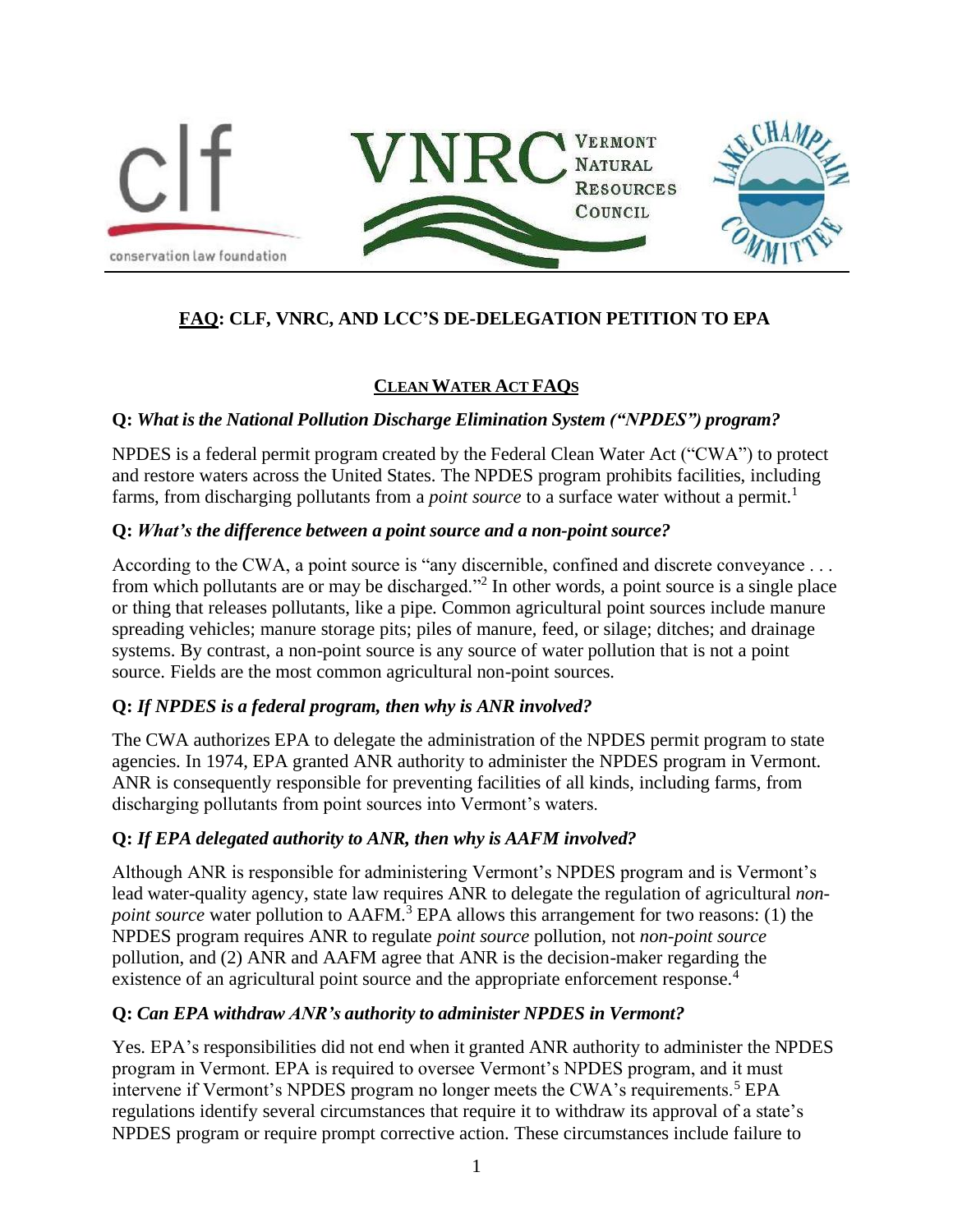<sup>4</sup> Memorandum of Understanding between the Agency of Agriculture, Food, and Markets and the Agency of Natural Resources Regarding Implementation and Enforcement of Agricultural Water Quality Programs, § 6(D)(2) (Mar. 17, 2017) [hereinafter "2017 MOU"].

33 U.S.C. § 1342(c).

33 U.S.C. § 1342(a)(1).

33 U.S.C. § 1362(14).

10 V.S.A. § 1259(i).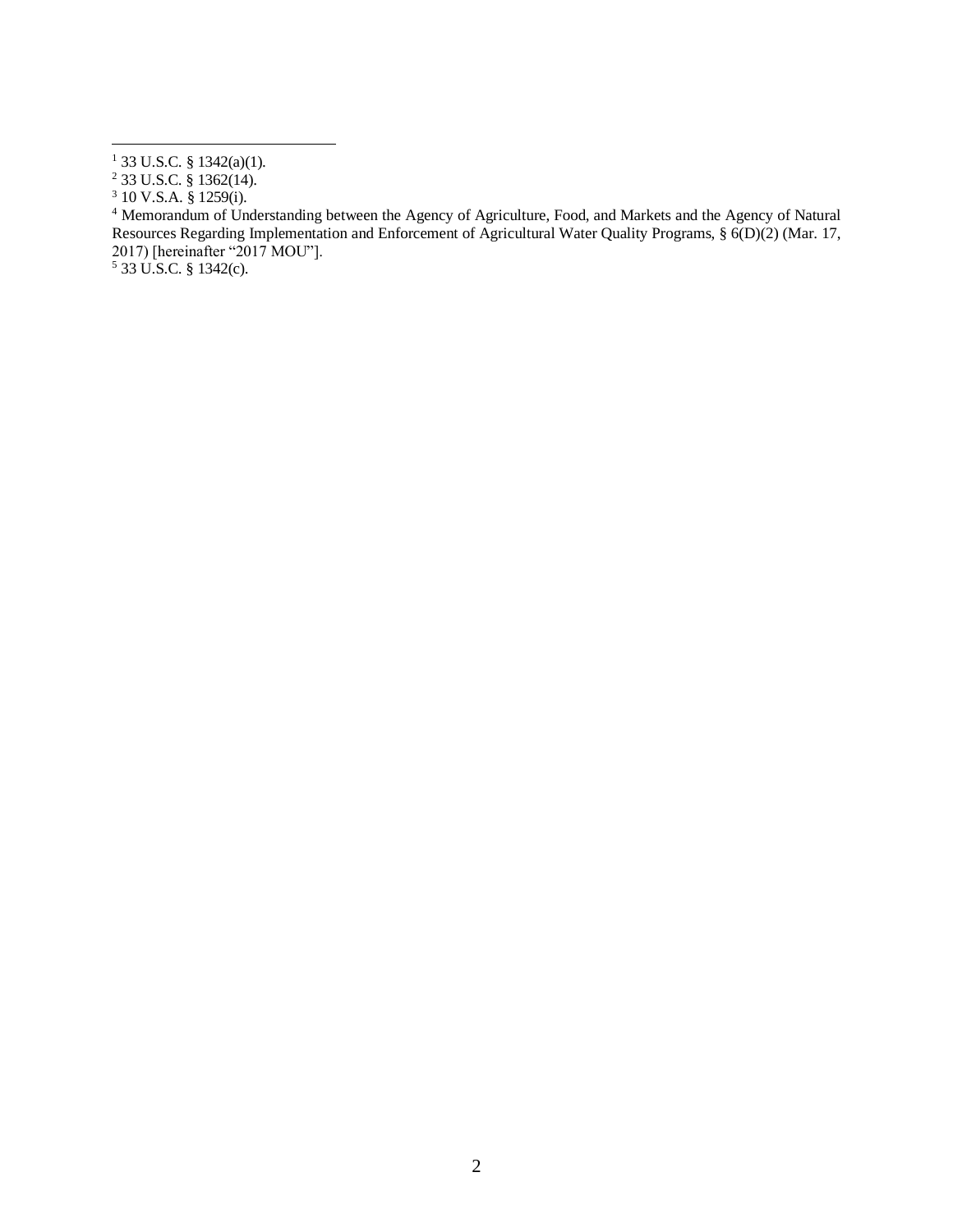control point source discharges and failure to monitor point source discharges.

#### **VERMONT NPDES PROGRAM FAQS**

#### **Q:** *How is Vermont's current NPDES program supposed to work?*

ANR is Vermont's lead water-quality agency. Under the CWA, it is responsible for regulating all point source discharges in Vermont, including point source discharges from farms. The Vermont General Assembly, however, limited ANR's ability to fulfill its duty by dividing jurisdiction over agricultural water quality between ANR and AAFM. Even though ANR is required to regulate agricultural *point source* water pollution, it must delegate the regulation of agricultural *non-point source* water pollution to AAFM.

AAFM conducts most on-farm inspections and investigations in Vermont. To ensure that ANR nonetheless regulates agricultural point source pollution, AAFM is supposed to act as ANR's eyes. If AAFM identifies evidence of an agricultural point source discharge on a farm, it must notify ANR immediately.

Distinguishing between a point source and a non-point source can be challenging. As Secretary of ANR Julie Moore observed, "there is often no bright line that exists between point and nonpoint sources in agricultural settings."<sup>6</sup> When unclear cases arise, the ANR and AAFM have agreed that ANR will decide which agency has jurisdiction.

#### **Q:** *Does ANR's assessment of Vermont's NPDES program indicate that the program succeeds in regulating agricultural water quality?*

No. Secretary of ANR Julie Moore, who is responsible for overseeing ANR's implementation of Vermont's NPDES program, has concluded that ANR and AAFM's division of responsibilities undermines Vermont's NPDES program. Secretary Moore summarized the broken regulatory system's effects:

The net effect is that this largely artificial construct [i.e., distinguishing between point sources and non-point sources] and division of responsibility/overlapping jurisdiction between ANR and AAFM has led to tension and conflict between the agencies, regulatory uncertainty for farmers, and more time-consuming outcomes for water quality resulting in more pollution.<sup>7</sup>

# **DE-DELEGATION PETITION FAQS**

# **Q:** *Why did CLF, VNRC, and LCC file the de-delegation petition?*

CLF, VNRC, and LCC filed the Petition because ANR is not properly administering the CWA's NPDES program in Vermont. The CWA requires ANR to exercise control over agricultural point source discharges and to monitor agricultural point source discharges. Unfortunately, split jurisdiction over agricultural water quality and AAFM's hostility toward ANR prevents ANR from doing its job. The result is an inefficient, cumbersome, and confusing regulatory system that fails to deliver clean water and that hurts farmers by causing uncertainty and subjecting

<sup>6</sup> Memorandum from Julie Moore, Secretary, ANR, to Suzanne Young, Secretary, Agency of Administration, and Mike Smith, Secretary, Agency of Human Resources Re: Proposal to Restructure ANR AAFM Water Quality Staff (Oct. 9, 2020) [hereinafter "2020 ANR Memo"]. 7 *Id.*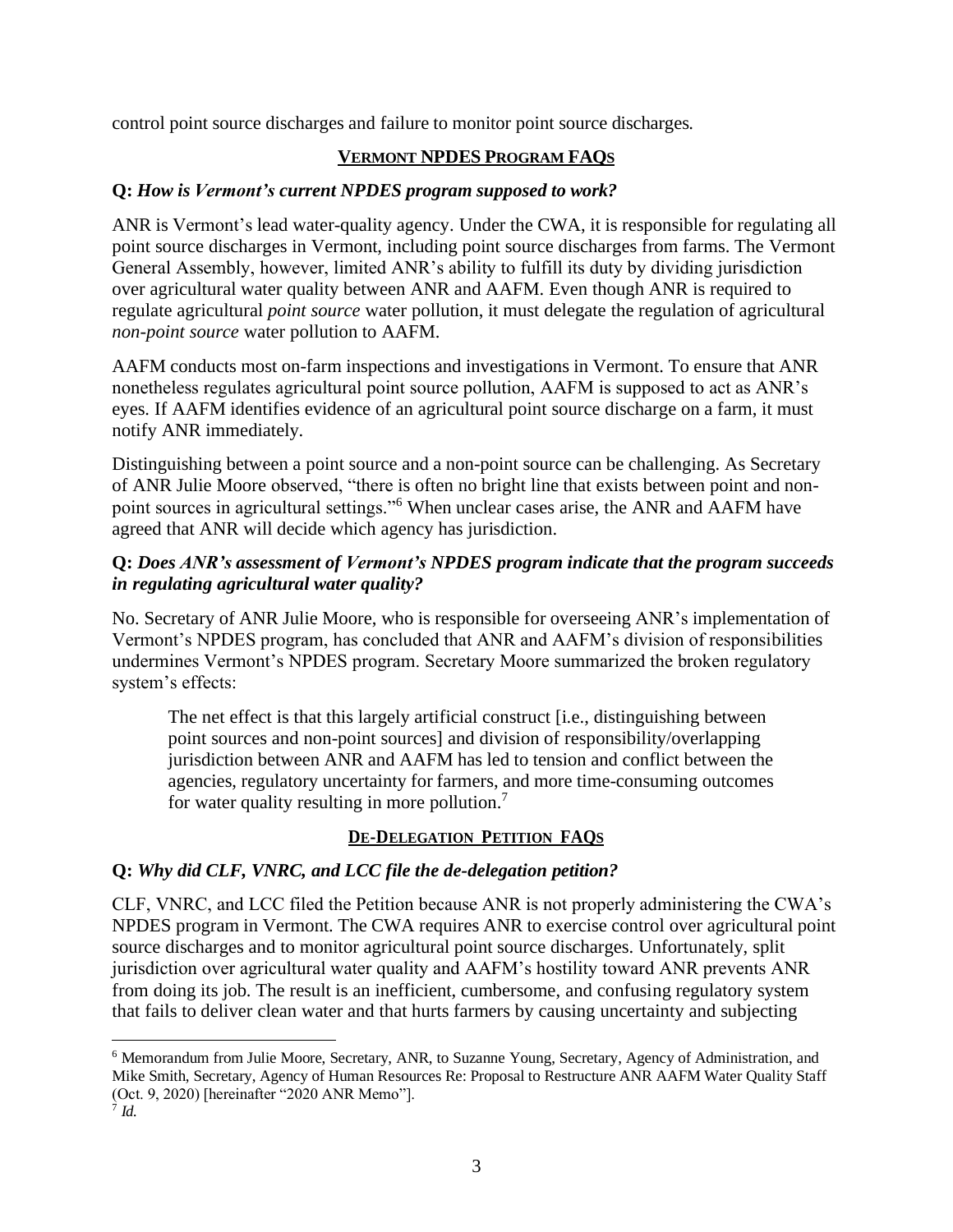farms to inconsistent and unpredictable enforcement.

### **Q:** *What does CLF, VNRC, and LCC want EPA to do in response to the Petition?*

CLF, VNRC, and LCC want EPA to require Vermont to improve the state's NPDES program. Specifically, our organizations would like EPA to accept a proposal that Secretary of ANR Julie Moore forwarded to the Governor's Office on October 9, 2020 by requiring Vermont to "create a singular program [within ANR] responsible for water quality regulation on Vermont farms."<sup>8</sup> If Vermont is unwilling to transfer agricultural water quality regulation to ANR, then CLF, VNRC, and LCC request that EPA explore other appropriate corrective actions, including withdrawing approval of Vermont's NPDES program.

### **Q:** *How has ANR and AAFM's broken relationship prevented ANR from controlling agricultural point source pollution?*

ANR and AAFM's broken relationship has undermined the fragile referral system that ANR depends on to control agricultural point source pollution:

- AAFM disagrees with ANR on what constitutes a point source. Secretary of ANR Julie Moore has described this disagreement as placing Vermont's commitments under the CWA at risk.<sup>9</sup>
- AAFM routinely ignores ANR's status as the sole decision-maker regarding the existence of a point source and the appropriate enforcement response.
- AAFM regularly fails to refer evidence of agricultural point source discharges to ANR.
- AAFM regularly delays referring agricultural point source discharges to ANR. These delays sometimes exceed 5 months and can allow ongoing discharges to continue unabated.
- AAFM routinely fails to finalize farm inspection and investigation reports that ANR relies on until months after the inspection took place. For example, AAFM averaged 177 days to finalize the reports that document its 2019 on-farm inspections.<sup>10</sup> For 4 of those inspections, AAFM spent more than 500 days.

# **FARM-RELATED FAQS**

### **Q:** *Why are CLF, VNRC, and LCC targeting farmers? Vermont's farmers are having a tough enough time already. Give them a break.*

The Petition does not target farmers. It targets ANR, AAFM, and a poorly-run government program.

The reality is that Vermont's farmers are harmed by AAFM's rivalry with ANR. According to one representative of the farm community, Vermont's "farmers get buffeted, not knowing where

<sup>8</sup> *Id.*

<sup>&</sup>lt;sup>9</sup> Email from Julie Moore, Secretary, ANR, to Anson Tebbetts, Secretary, AAFM (Dec. 5, 2019, 06:48 EST).

<sup>&</sup>lt;sup>10</sup> This claim is based on a review of 98 reports that documented AAFM inspections conducted on LFOs, MFOs, and CSFOs in 2019.